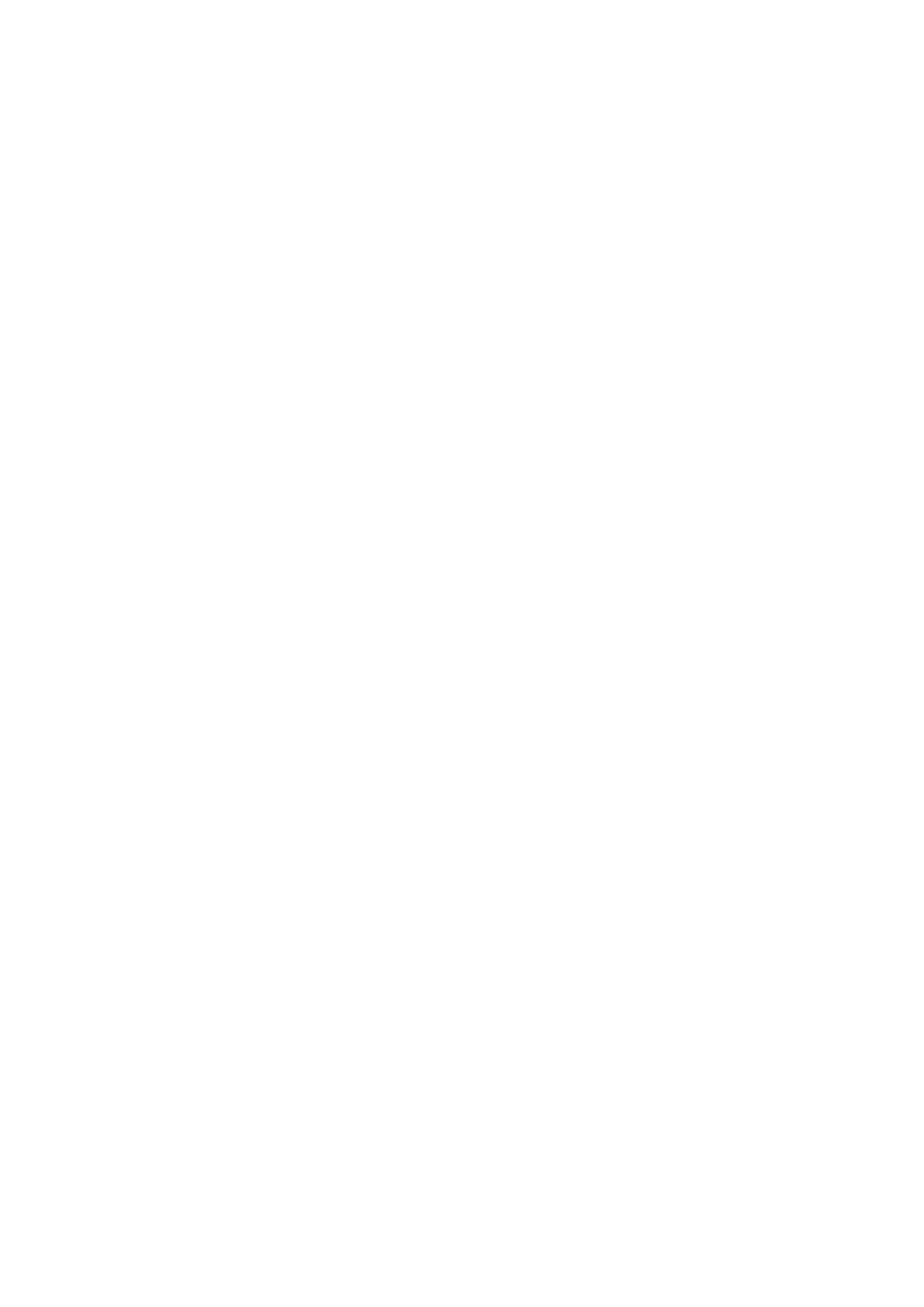# **TABLE OF CONTENTS**

| 1                | <b>Introduction</b>                       |                         |
|------------------|-------------------------------------------|-------------------------|
| 1.1              | Background                                | 1                       |
| 1.2              | <b>Brief</b>                              | $\overline{c}$          |
| 1.3              | Study Area                                | $\sqrt{2}$              |
| 1.4              | <b>Earlier Reports</b>                    | $\sqrt{3}$              |
| 1.5              | Study Team                                | $\mathfrak{Z}$          |
| 1.5              | Acknowledgements                          | $\sqrt{3}$              |
| $\boldsymbol{2}$ | Methodology                               |                         |
| 2.1              | General                                   | 4                       |
| 2.2              | Survey Work                               | 4                       |
| 2.3              | Research                                  | $\overline{\mathbf{4}}$ |
| 2.4              | Consultation                              | 5                       |
| $\mathbf{3}$     | <b>The Themes</b>                         |                         |
| 3.1              | The Framework                             | $\,6$                   |
| 3.2              | Overview of the Themes                    | $6\phantom{1}6$         |
| 4                | <b>Recommendations</b>                    |                         |
| 4.1              | Introduction                              | 8                       |
| 4.2              | Existing Schedule to the Heritage Overlay | $\,8\,$                 |
| 4.3              | Further Review Work                       | 9                       |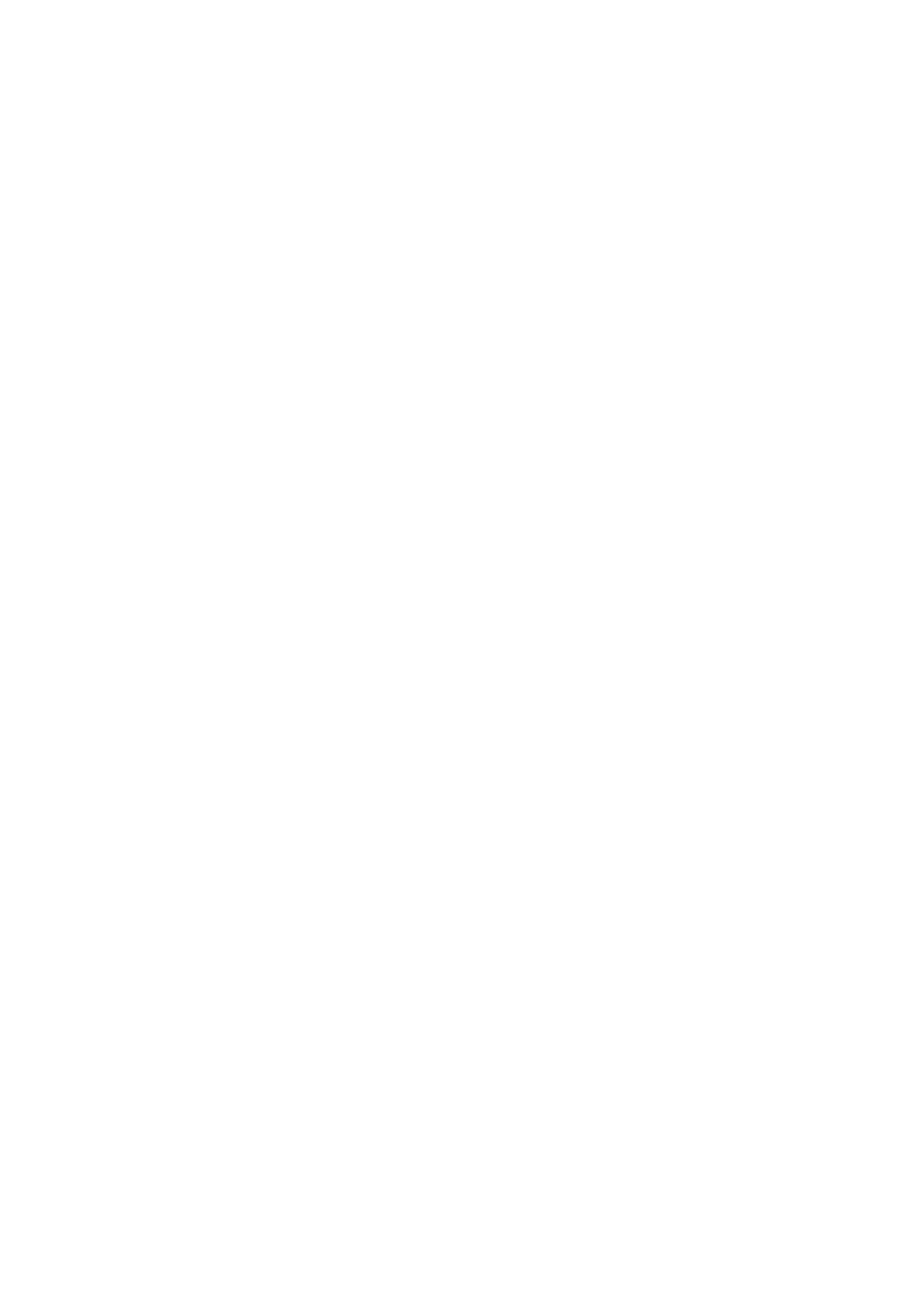## **1 INTRODUCTION**

### **1.1 Background**

This Thematic Heritage Study has been prepared for the Shire of Mount Alexander by RBA Architects and Conservation Consultants. It consists of two sections:

- Volume 1 Introduction & Recommendations. This volume outlines the process by which the thematic history was prepared as well as recommending some areas for further investigation and places of potential significance.
- Volume 2 A Thematic History of the Shire according to nine themes and concluding with a Statement of Significance.

The need for the preparation of an all-encompassing, Shire-wide thematic history had been identified as a key priority in the local *Heritage Strategy 2012-2016*.<sup>1</sup> A thematic history has previously been prepared for sections of Mount Alexander Shire, within the heritage studies of the former shires of Metcalfe and Newstead. In addition, although many places are protected by heritage overlays further assessment was needed according to the *Heritage Strategy* as follows:

#### **Protecting & Managing**

There are over 1000 places in the Schedule to the Heritage Overlay however these are unevenly spread across the Shire. There is a heavy concentration of places in Maldon and fewer identified places in other parts of the Shire. Many buildings in Castlemaine and Maldon are protected under precinct Heritage Overlays. There are also a large number of public buildings, private residences and trees, particularly in Maldon.<sup>2</sup>

#### **Purpose of a Thematic History**

The key purpose of the Thematic History is to provide a basis for the selection and assessment of the culturally significant places, objects and events in the Shire in a broad, mostly post-contact, historical context. It is not a chronological historical account of all the events that have occurred and every institution that has existed in the Shire area, however it does relate to those examples which have contributed in a notable way to the development of the Shire.

The Thematic History identifies the key themes which are pivotal to understanding the evolution of the Shire and what distinguishes it. It is in part a study of the physical development of/change to the landscape and focuses on aspects such as settlement patterns and land uses that have been crucial to its development.

Using a thematic framework differs from traditional approaches to history as it allows a focus on key historical and cultural processes, rather than topics or a chronological treatment. It aims to identify the key human activities that have shaped our environment (Thom Blake, 1996).<sup>3</sup>

The thematic approach provides the basis for understanding places that have already been identified as having heritage significance (and are protected by a heritage overlay), as well as the types of places that could be included in the future – that is, would reflect the full range of themes identified in it. Places can include buildings, structures, landscapes, gardens, archaeological sites and precincts.

The use of themes has played a key role in broadening the identification and protection of heritage places and objects to ensure that they are an accurate reflection of a community's history. Themes can also be used to ensure comprehensiveness in the representation of places in heritage registers and objects in museum collections.<sup>4</sup>

In addition, a purpose of the Thematic History is to give a sense of the ongoing activity and the connections between themes, which is particularly relevant to the continuing cultural traditions of the Aboriginal communities represented within the Shire's boundaries.

- 2 Mount Alexander Shire Heritage Advisory Committee with Context P/L, *Heritage Strategy 2012-2016, 2*012, p3<br>Benroduced in *Victoria's Framework of Historical Thomes* p5
- <sup>3</sup> Reproduced in *Victoria's Framework of Historical Themes,* p5
- <sup>4</sup> *Victoria's Framework of Historical Themes,* p5

l 1 Mount Alexander Shire Heritage Advisory Committee with Context P/L, *Heritage Strategy 2012-2016, 2012, p10*<br>2 Mount Alexander Shire Heritage Advisory Committee with Context P/L, *Heritage Strategy 2012-2016, 2012, p*2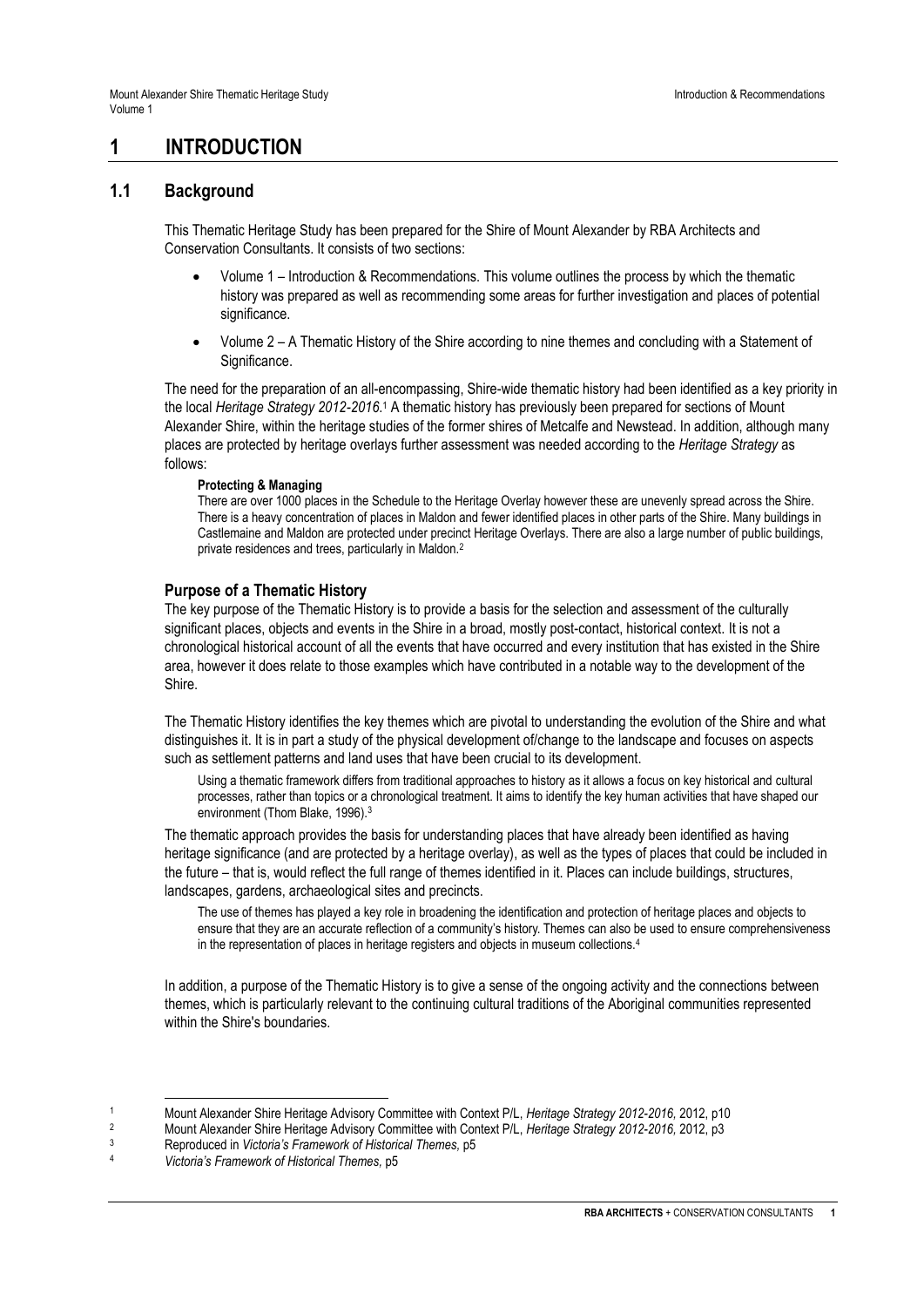Mount Alexander Shire Thematic Heritage Study Introduction & Recommendations Volume 1

Thematic histories are meant to be concise and according to the standard brief should be less than 20,000 words. Due to the breadth and complexity of thematic material covered in the Mount Alexander Shire Thematic History the word count has been increased to over three times the standard size. Inter-relationships are drawn without too much repetition.

## **1.2 Brief**

The brief required the following tasks to be undertaken

According to the brief, it was expected that research for the Thematic Environmental History would:

- collate existing documentation as appropriate for a post contact study; provide information on the location and applicable themes of places of potential cultural significance;
- provide a balance of information and discussion across all the appropriate themes applicable to Mount Alexander Shire Council; provide a context for the comparative assessment of places of cultural significance;
- provide a balance of information and discussion across all the appropriate themes applicable to Mount Alexander Shire Council; relate appropriately to the Historical Society and Heritage Advisory Committee; and
- provide a public information session and a briefing to the Heritage Advisory Committee and Council as required in consultation with the project manager.

On further discussion with Council officers, some changes to the brief were agreed upon that would include the preparation of an introductory report and large scale posters summarising the nine identified themes (to be displayed in local libraries etc.). This work was to be substituted for a more detailed survey of the potential heritage places, though some recommendations have been made in that regard (refer to section 4 of this report).

## **1.3 Study Area**

The study area comprises the full extent of the Shire of Mount Alexander, which is located centrally within the State of Victoria.

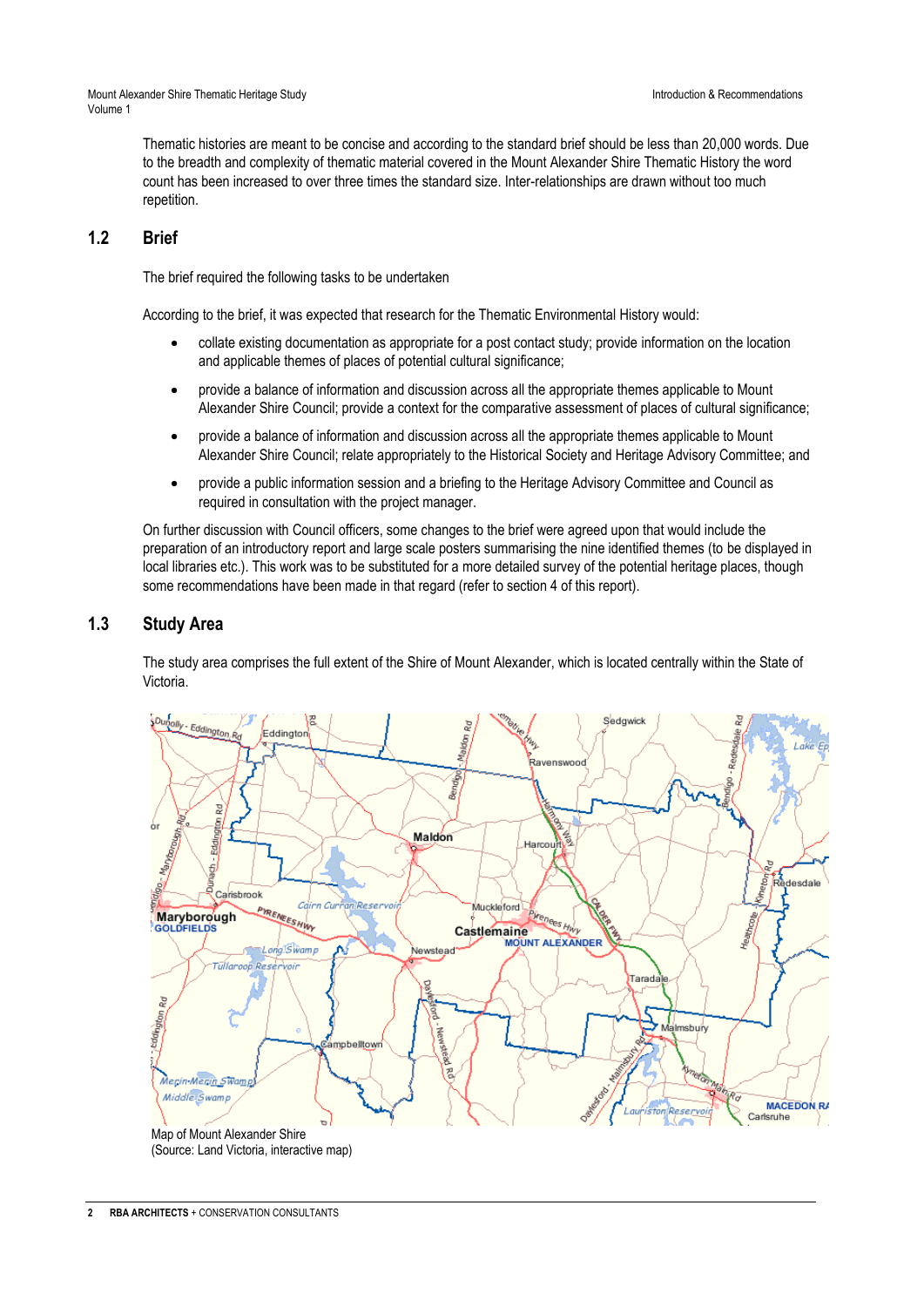## **1.4 Earlier Reports**

This current study builds on earlier heritage studies that were undertaken from the late-1970s, which were among the first heritage studies commissioned in the State. These heritage studies related to townships and former municipalities, as well as mining:

- Chewton Conservation Study, Loder and Bayly, 1977
- Maldon Conservation Study, Jacobs Lewis and Vines, 1977
- City of Castlemaine Architectural & Historical Study, Perrot Lyon Mathieson, June 1979
- Metcalfe Heritage Study, Wendy Jacobs Architects and Planners, Karen Twigg Historian 1994
- Heritage Study of the Shire of Newstead, Wendy Jacobs Architects and Planners, 2004 (Revised 2012) In addition:
- Historic mining sites in the Castlemaine/Fryers Creek Mining Divisions, David Bannear, 1993
- Historic Mining sites in the Maldon Mining Division, D. Bannear, 1993
- Historic Mining sites in the Castlemaine Mining Division 1993 , D Bannear
- Historic Mining sites in the Chewton Mining Division 1993 , D Bannear
- Trees and Gardens from the Goldmining Era A Study of the Maldon Landscape, Royal Botanical Gardens, 1981

## **1.5 Study Team**

The consultant team for this project was comprised primarily of Anthony Hemingway (architectural historian), Erin Williams (heritage consultant) and Roger Beeston (director, architect) of RBA Architects + Conservation Consultants.

### **1.6 Acknowledgements**

The authors are grateful for the assistance provided by the following individuals and organisations.

- Mount Alexander Staff Sarah Austin, Daniel Borton, Christine Halstead, Rachael Haynes, Sera-Jane Peters, Phillip Schier
- The Mount Alexander Thematic History Reference Group
- Castlemaine Historical Society Inc.
- Harcourt Valley Heritage & Tourist Centre Inc.
- Maldon Museum and Archives Association Inc.
- Newstead & District Historical Society
- Dia Dia Wurrung Clans Aboriginal Corporation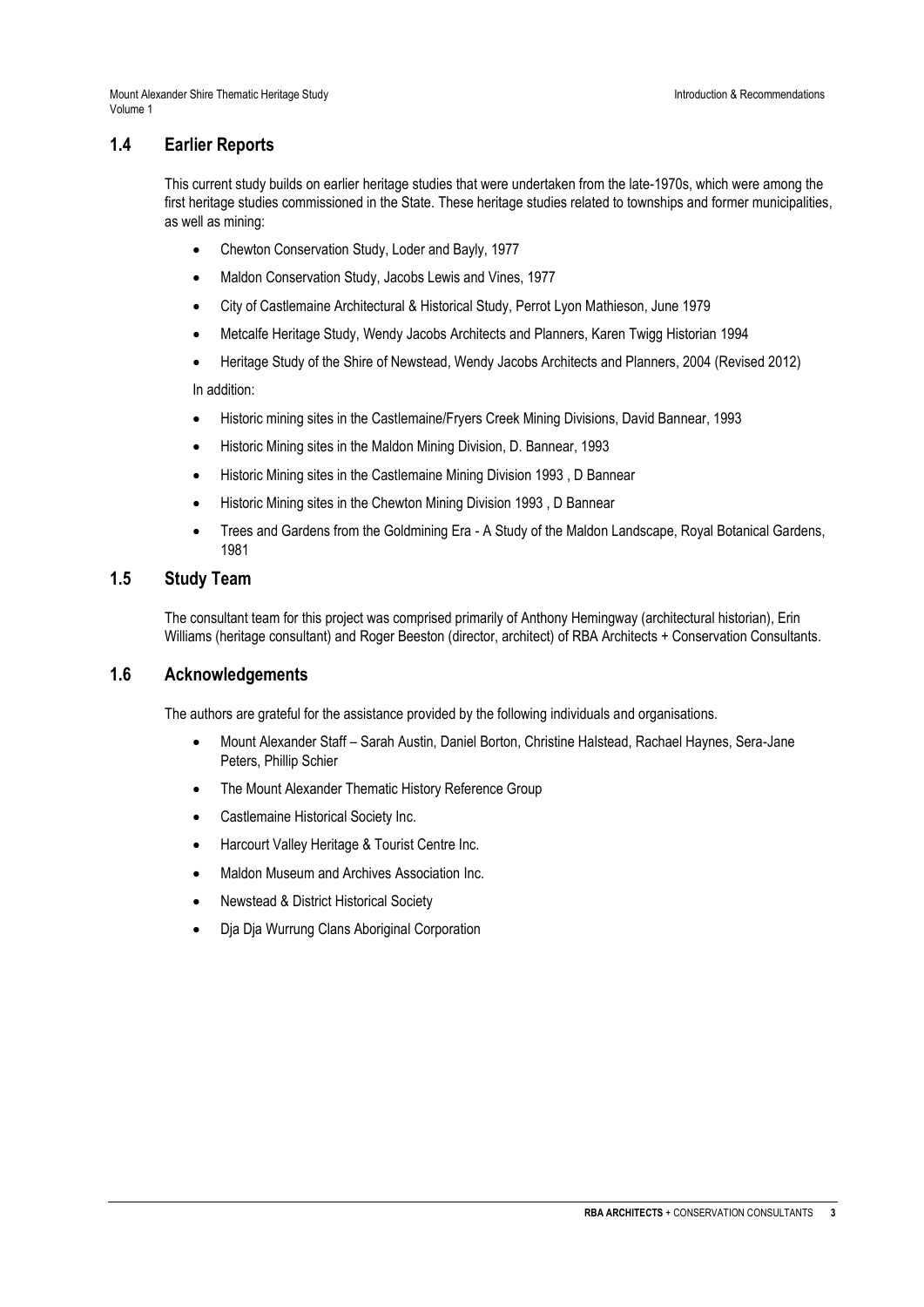## **2 METHODOLOGY**

### **2.1 General**

The Thematic History was prepared in accordance with the following relevant documents:

- *Victoria's Framework of Historical Themes*, Heritage Victoria, 2010
- Model Consultants Brief for Heritage Studies (Appendix 4 Guidelines for Thematic Environmental Histories), Heritage Victoria, 2010
- The *Burra Charter* 2013 *(The Australia ICOMOS Charter for Places of Cultural Significance, 2013*). The terminology used in the Thematic History is consistent with the Burra Charter.

The preparation of the Thematic History has included the following:

- A broad survey of the Shire,
- Historical research and analysis,
- Consultation.

### **2.2 Survey Work**

A few days were spent surveying the Shire in order to gain a general impression of the range of heritage places that exist and to record examples for reference and use as illustrations in the Thematic History document.

All major and minor towns were visited, as well as most former settlement areas/localities. Within townships, many streets were inspected, while the main roads were used to travel between townships. The Heritage Overlay Maps and Schedule from the *Mount Alexander Planning Scheme* were used as a guide, and particular effort was made to visit places listed on the schedule.

#### **2.3 Research**

Given the prescribed general and concise nature of a thematic history, research inevitably relied mainly upon secondary sources. Sources can be generally grouped under the following categories:

- The existing heritage studies relevant to the Shire,
- Published local histories,
- Brochures and papers compiled by local historians and historical groups,
- Council publications,
- Typological studies,
- Online databases (particularly the Victorian Heritage Database) and websites.

Primary sources were typically only used when information was not available in secondary sources, or to clarify information provided in a secondary source. The primary sources referred to included various newspapers, the Victoria Government Gazette, township and parish plans, historical photographs, and maps.

There were several constraints with regards to research, including:

- The lack of citations/documentation for many places of local significance. This was a constraint especially in relation to agricultural outbuildings, which are often hidden from view and difficult to identify in terms of their purpose, and as a result limited information on this building type could be provided.
- Some parts of the Shire, and some themes, were more comprehensively documented by local histories than others. Areas and topics lacking in information included the north-west part of the Shire (e.g. Baringhup), short-lived settlements (e.g. those during the gold rush), and agriculture.
- With regards to the available local histories, many were written with varying approaches (as is often the case) and some lacked referencing, and therefore it was necessary to be circumspect about their usage.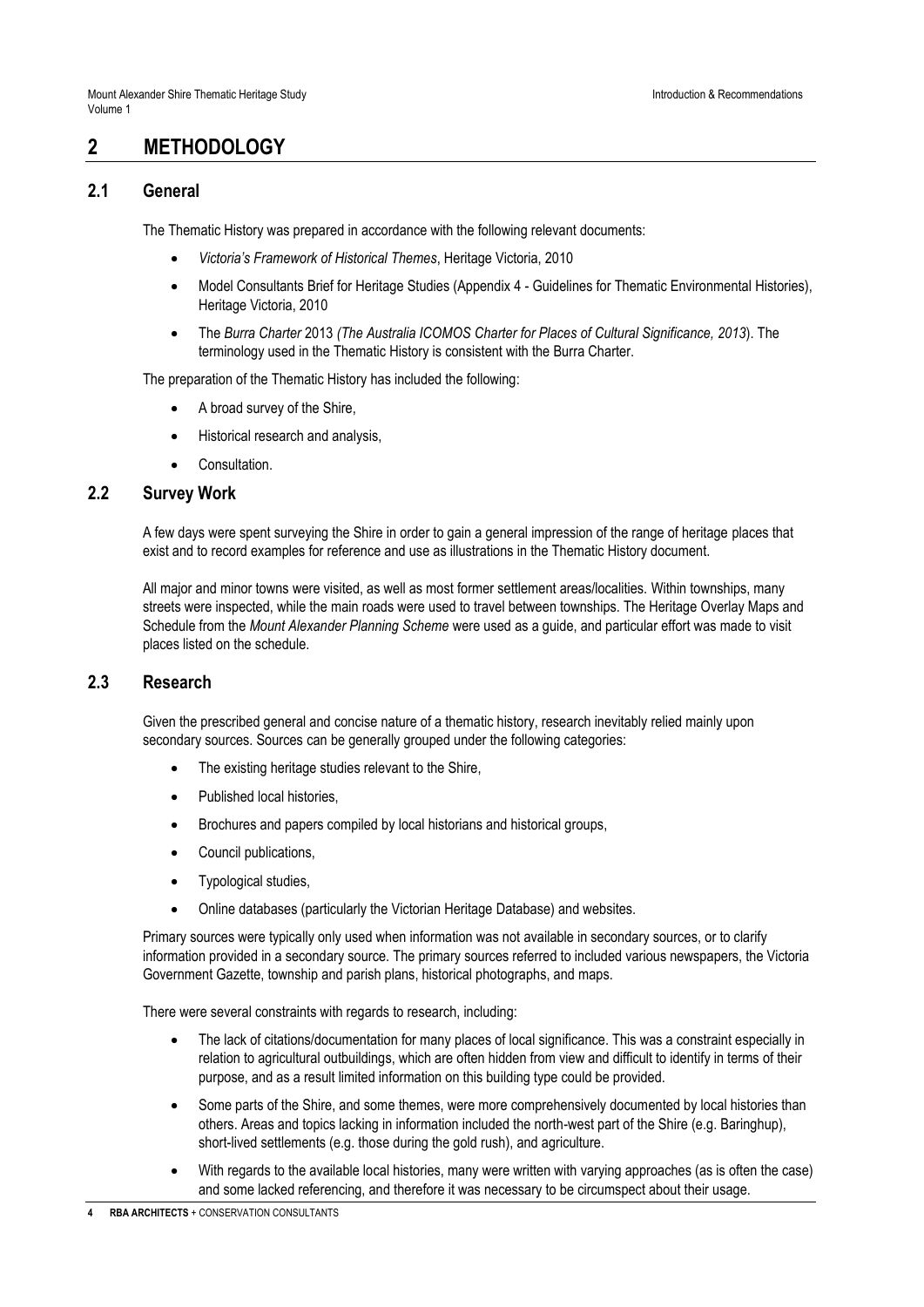## **2.4 Consultation**

The Thematic History has been developed through a consultative approach involving community members and groups, as well as Council staff. In April 2014 a public drop-in session was held to inform interested community members on the thematic history process - more than twenty people attended. Posters were displayed which provided explanatory information and outlined the proposed themes for the Thematic History, and the consultants and Council staff were available to answer questions and record information relating to specific themes.

## **Project Reference Group**

A Project Reference Group, comprising a group of representatives from stakeholder groups selected by invitation, was formed to provide advice and input at key stages of the project. The reference group reviewed two drafts of the Thematic History. The group provided feedback on the first draft at a meeting in July 2014 and via subsequent written comments. The second draft was released to the reference group in March 2015 and they provided further written feedback. All of the feedback and comments provided by the reference group were taken into consideration and addressed by the consultants and Council's project staff.

The reference group was comprised of the following organisations and their representatives:

- Castlemaine Historical Society Inc. Alleyne Hockley
- Chewton Domain Society Pat Healy & Alan Dry
- Harcourt Valley & Heritage Tourist Centre Inc. George Milford
- Maldon Museum & Archives Association Inc. Jan Warracke, also Mount Alexander Heritage Advisory **Committee**
- Newstead & District Historical Society Derek Reid, also Mount Alexander Heritage Advisory Committee

#### **Council**

Several Council staff members were involved in overseeing the Thematic History, and provided direction and specific information, in particular Daniel Borton (Senior Strategic Planner) and Sera-Jane Peters (Heritage Officer).

#### **Aboriginal Corporations**

The Dja Dja Wurrung Clans Aboriginal Corporation and the Taungurung Clans Aboriginal Corporation were provided with copies of the draft Thematic History for comment. Feedback was subsequently provided by the Dja Dja Wurrung Clans Aboriginal Corporation, with additional information from Vic Say.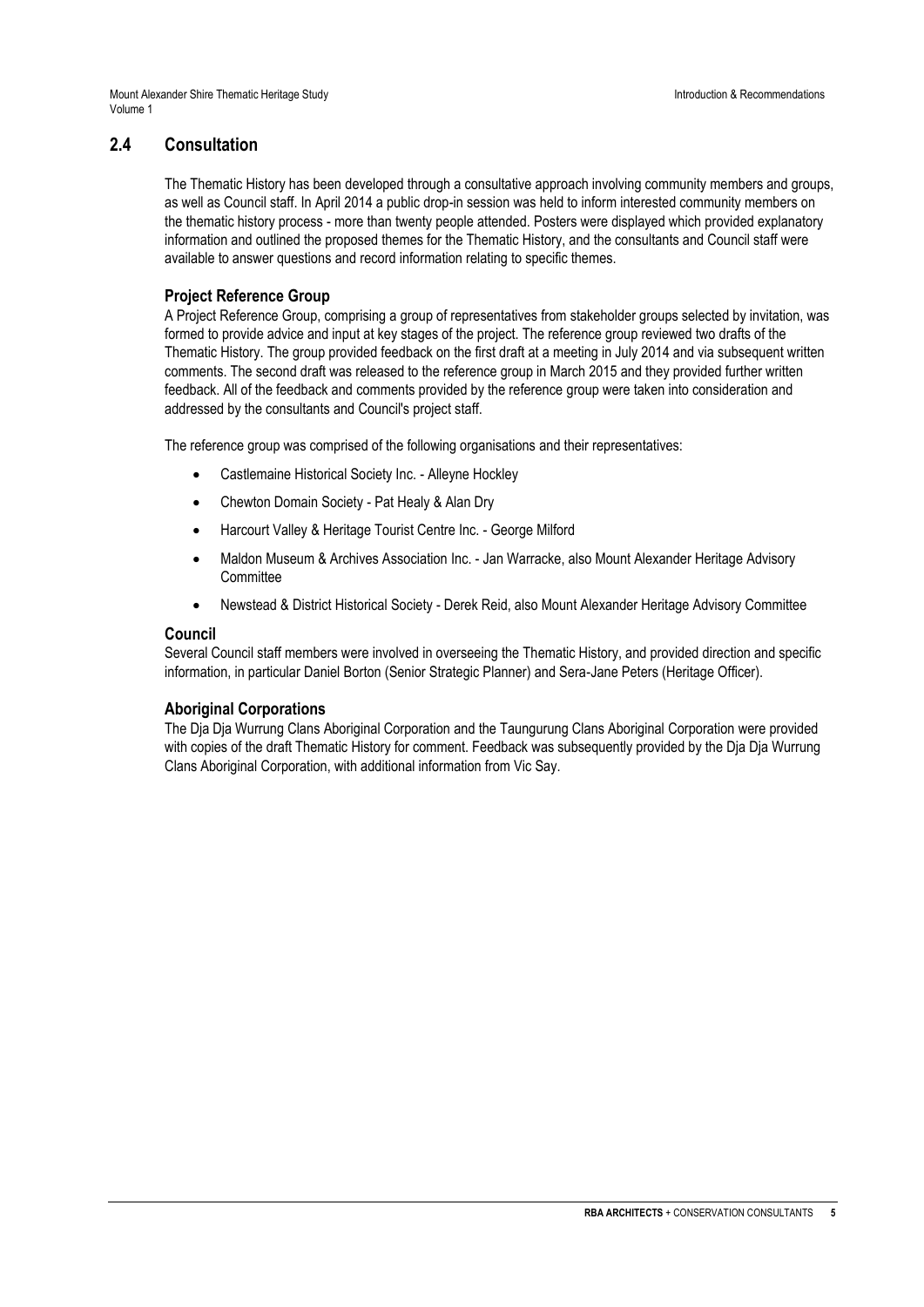## **3 THE THEMES**

## **3.1 The Framework**

The themes employed in the Mount Alexander Shire Thematic History followed the structure outlined in the *Victoria's Framework of Historical Themes*. The preparation of this framework was overseen and endorsed by the Victorian Aboriginal Heritage Council and the Heritage Council of Victoria. This framework superseded the more general *Australian Historic Themes*, which had been prepared in 2001 for the Australian Heritage Commission (forerunner to the Australian Heritage Council).

The structure outlined in the *Victoria's Framework of Historical Themes* is a '… tool to assist in understanding the many complex layers of Victoria's history and how each of us is linked into past events and eras.' A structure of nine principal themes are defined in the Framework with subthemes addressing natural, historical and Aboriginal cultural heritage. The themes are designed to be inclusive and allow for both positive and negative interpretations.

The themes are not arranged in a hierarchy or chronological order. They are designed to be applied and interlinked regardless of place or period. They can be used flexibly for different periods, places and regions. This approach suggests a lively and dynamic history, giving a sense of ongoing activities over time rather than a static and vanished past.<sup>5</sup>

The framework allows for the adaption of the thematic structure depending upon the particular development in each municipality however as all nine themes were relevant to the Mount Alexander Shire, that is, they have shaped its postcontact development, this format was adopted with some variation.

## **3.2 Overview of the Themes**

A nine themed structure was adopted similar to those outlined in *Victoria's Framework of Historical Themes*. Whilst similar headings were employed in some instances, some were simplified, and others were adapted to the particular circumstances evident with the Mount Alexander Shire. The latter is most apparent in relation to themes four and five (refer to the following table).

|                | Themes employed in<br>this Study                    | Themes outlined in the<br>Victoria's Framework of<br><b>Historical Themes</b> | <b>Comment</b>                                                                                                                                                                                                                                     |
|----------------|-----------------------------------------------------|-------------------------------------------------------------------------------|----------------------------------------------------------------------------------------------------------------------------------------------------------------------------------------------------------------------------------------------------|
| 1              | Living with the<br>Environment                      | Shaping the Environment                                                       | This theme examines how the landscape,<br>especially its four distinct geological zones, have<br>defined particular land uses and so shaped<br>development of the Shire. It also relates to the<br>appreciation and protection of the environment. |
| $\overline{2}$ | Inhabiting the Land                                 | Peopling Victoria's places and<br>landscapes                                  | This theme relates to the First Australians who<br>inhabited the area, the exploration and colonisation<br>of the area by Europeans, and the subsequent<br>phases of migration and further settlement.                                             |
| 3              | Transport and<br>Communication                      | Connecting Victorians by<br>transport and communications                      | This theme explores the place of the Shire within<br>Victoria's transport and communication networks.<br>Being centrally located within the State, it has<br>played a prominent role in relation to both.                                          |
| 4              | Agriculture & Utilising<br><b>Natural Resources</b> | Transforming and managing<br>land and natural resources                       | This theme explores how agricultural uses of the<br>land, rearing livestock and cropping, and the<br>utilisation of its natural resources (including the<br>pivotal role of gold mining), have transformed the<br>landscape.                       |

<sup>5</sup> *Victoria's Framework of Historical Themes,* p5

 $\overline{a}$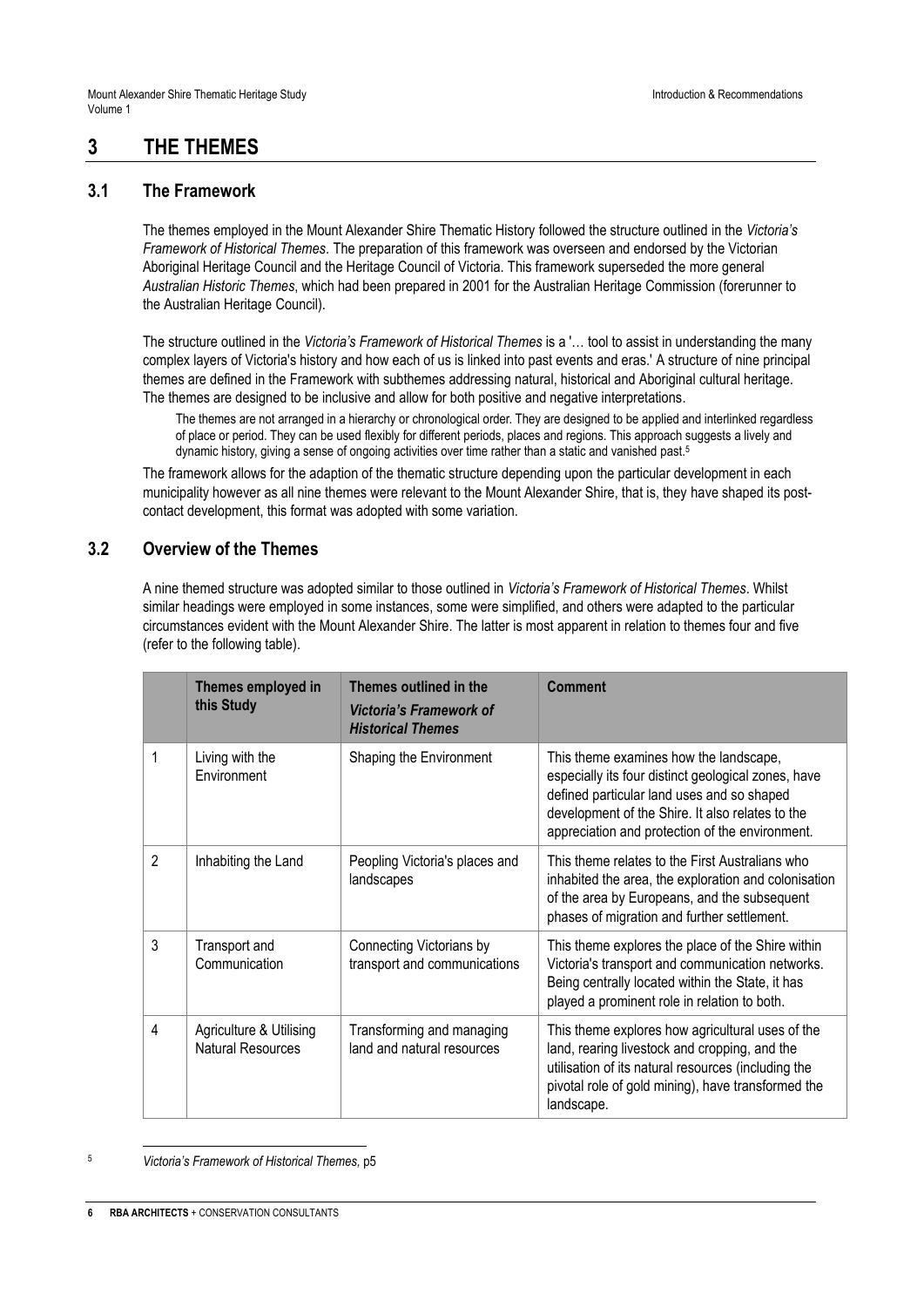Mount Alexander Shire Thematic Heritage Study Introduction & Recommendations Volume 1

|                | Themes employed in<br>this Study | Themes outlined in the<br><b>Victoria's Framework of</b><br><b>Historical Themes</b> | <b>Comment</b>                                                                                                                                                                                                                                                        |
|----------------|----------------------------------|--------------------------------------------------------------------------------------|-----------------------------------------------------------------------------------------------------------------------------------------------------------------------------------------------------------------------------------------------------------------------|
| 5              | Industry & Business              | <b>Building Victoria's industries</b><br>and workforce                               | This theme examines how industry and business<br>developed in the Shire. It includes manufacturing,<br>processing, retail, entertainment, banking and<br>tourism.                                                                                                     |
| 6              | <b>Building Townships</b>        | Building towns, cities and<br>garden state                                           | This theme focuses on the development of<br>townships in the Shire and the characteristics that<br>distinguish them from each other. They are<br>categorised into types including gold rush,<br>agricultural, and former settlements.                                 |
| $\overline{7}$ | Governing                        | Governing Victorians                                                                 | This theme focuses on the role of the State and<br>local Governments in shaping the life of people in<br>the Shire. In addition, it explores the role the Shire<br>has played in regards to political activism and the<br>heritage/conservation movement in Victoria. |
| 8              | Community Life                   | Building community life                                                              | This theme relates to the ways community life has<br>been established/developed in the Shire. It includes<br>religious, educational, and health institutions, public<br>facilities, as well as societies and commemorative<br>sites.                                  |
| 9              | <b>Cultural Life</b>             | Shaping cultural and creative<br>life                                                | This theme explores cultural expression in its many<br>facets, namely through arts, sport, recreation and<br>events. It highlights how the Shire has contributed<br>in several instances to the broader cultural life of<br>Victoria.                                 |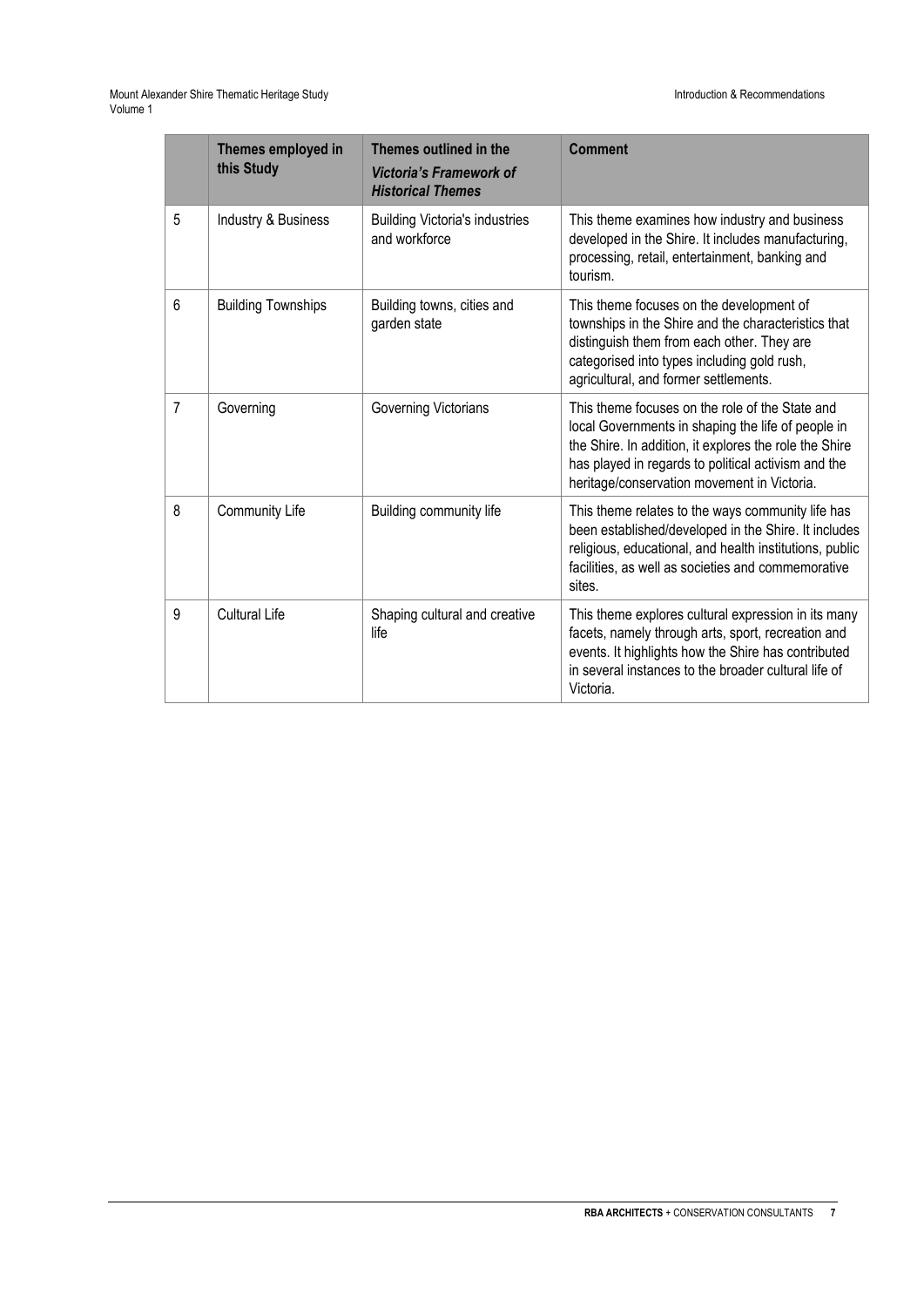## **4 RECOMMENDATIONS**

### **4.1 Introduction**

This section outlines the recommendations for further work in regards to assessment of potential heritage places. These mainly derive from gaps evident after the completion of the Thematic History and as a result of the limited survey work. As previously indicated, the preparation of a thematic history is the basis for ensuing a broad range of heritage places and objects sites are identified and '… provides a broader context to understand and appreciate their significance.<sup>'6</sup>

## **4.2 Existing Schedule to the Heritage Overlay**

#### **Overview**

Currently there are about 1250 places currently listed on the Schedule to the Heritage Overlay in the Mount Alexander Planning Scheme (at clause 43.01), about 10% of which are also included on the Victorian Heritage Register. Most places are individual places, including many individual trees in Maldon.

There are also some precincts, primarily in the centre of the major towns – Campbells Creek, Castlemaine, Fryerstown, Guildford, Maldon and Newstead. In addition, there are two large precincts related to gold mining sites:

- Maldon Historic Reserve (HO443), which covers land in the township and its vicinity,
- Castlemaine Diggings National Heritage Park (HO998), which covers an extensive area from Castlemaine (north) to Glenluce (south).

Many sites within the Shire have also been identified as having archaeological potential. About 900 sites are included in the Heritage Inventory, many are gold related and included within the aforementioned precincts HO443 and HO998.

| Recommendation                                                                                                                                                                                                                                  | <b>Comment</b>                                                                                                                                                                                                                                                                                                                                                                                                                                                                                                                                                                                                                                                              |
|-------------------------------------------------------------------------------------------------------------------------------------------------------------------------------------------------------------------------------------------------|-----------------------------------------------------------------------------------------------------------------------------------------------------------------------------------------------------------------------------------------------------------------------------------------------------------------------------------------------------------------------------------------------------------------------------------------------------------------------------------------------------------------------------------------------------------------------------------------------------------------------------------------------------------------------------|
| Undertake a review of the places included in<br>the early Castlemaine and Maldon studies and<br>prepare citations.                                                                                                                              | Currently, many places included in the Schedule to the Heritage<br>Overlay, typically those places identified in the 1970s heritage<br>studies for Castlemaine and Maldon, do not have a corresponding<br>citation outlining their significance in keeping with contemporary<br>practice. <sup>7</sup> Whilst there is some information included in the 1970s<br>studies, there are no statements of significance in the Castlemaine<br>study and they are brief in the Maldon study. Places included in the<br>schedule in the Newstead and Metcalfe areas however typically<br>have more detailed citations in the more recent Newstead and<br>Metcalfe heritage studies. |
| Review the schedule to identify individual<br>places (particularly farms) with additional<br>significant or contributory elements such as<br>outbuildings, trees/gardens, fences and<br>drystone walls, and update the schedule<br>accordingly. | It is observed that there are listings in the Schedule to the Heritage<br>Overlay which do not clearly identify all of the individual components<br>that contribute to the place's significance (this shortcoming may be<br>related to the lack of detailed citations as discussed above).                                                                                                                                                                                                                                                                                                                                                                                  |

#### **Recommendations**

 $\overline{a}$ <sup>6</sup> *Victoria's Framework of Historical Themes,* p3

The standard format used for preparing statements of significance accords with that adopted by Heritage Victoria and includes three sections: 'what is significant?', 'how is it significant?', and 'why is it significant?'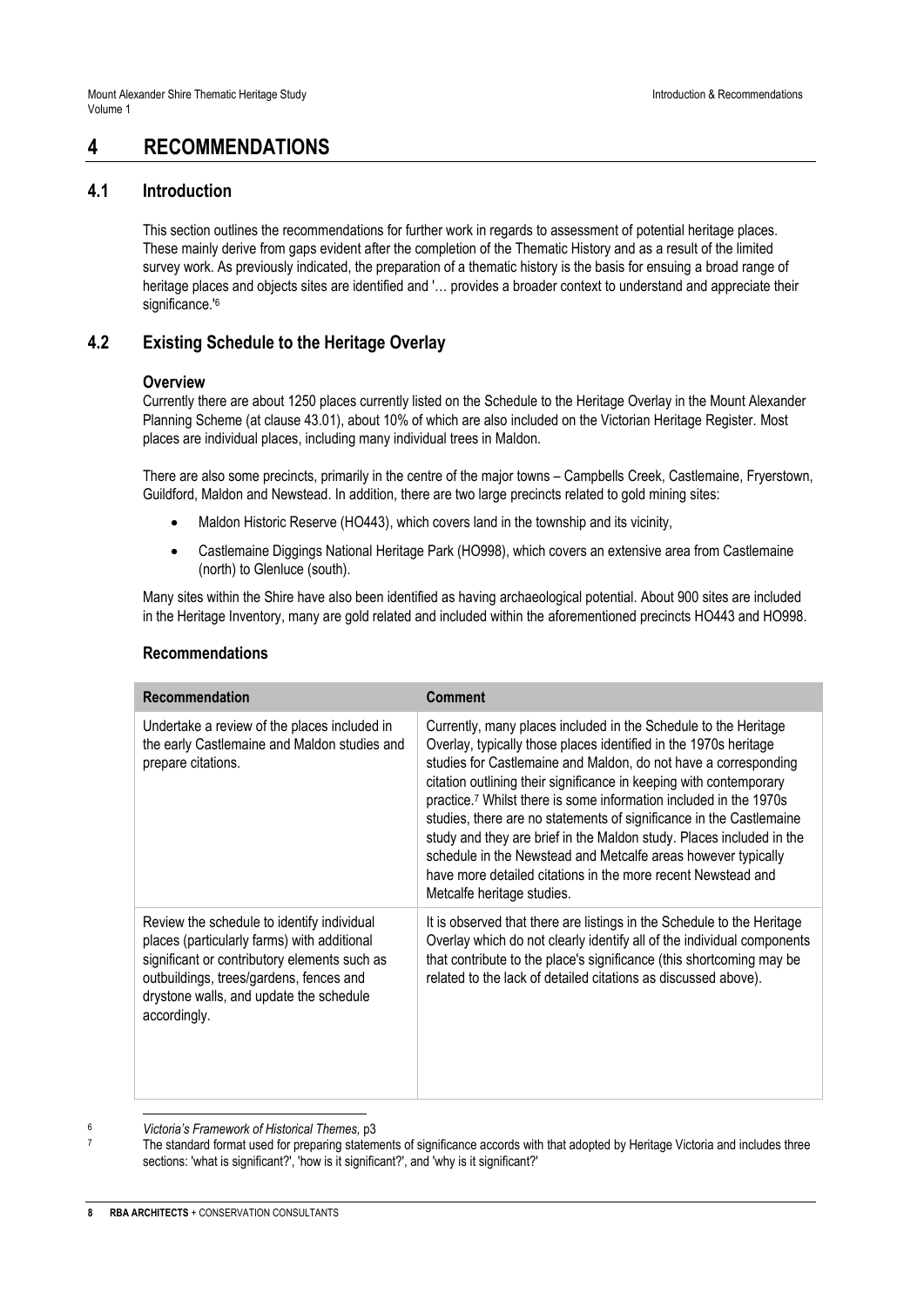| <b>Recommendation</b>                                                                                                                                                                                                                                                                                            | Comment                                                                                                                                                                                                                                                                                                                                                                 |
|------------------------------------------------------------------------------------------------------------------------------------------------------------------------------------------------------------------------------------------------------------------------------------------------------------------|-------------------------------------------------------------------------------------------------------------------------------------------------------------------------------------------------------------------------------------------------------------------------------------------------------------------------------------------------------------------------|
| Review the schedule to identify precinct listings<br>with additional significant or contributory<br>components including items such as plantings,<br>outbuildings and fences, and update the<br>schedule accordingly.                                                                                            | There are listings in the Schedule to the Heritage Overlay which may<br>not identify all of the individual components that contribute to the<br>precinct's significance.                                                                                                                                                                                                |
| Review the naming of sites where limited<br>identifying detail is provided. For example, list<br>under the original occupant's name, the type<br>(e.g. 'Miner's Cottage'), construction materials<br>(timber, stone etc.), or the period of<br>construction (19th century/Victorian, Federation<br>period etc.). | It is noted that within some localities, Maldon in particular, many<br>houses are generically defined as 'residence', with limited identifying<br>detail provided in the listing in the schedule.                                                                                                                                                                       |
| Identify areas where there are major gaps in<br>the listing of heritage places, and commission<br>gap heritage studies as required.                                                                                                                                                                              | Examples of areas where few or no heritage places have been<br>identified include North Castlemaine, Wesley Hill and West<br>Castlemaine. Some fine/substantial examples of the Federation<br>period and good examples of the Interwar period survive in North<br>Castlemaine, while there are Post WWII examples in West<br>Castlemaine (behind gaol) and Wesley Hill. |
| Investigate the north-east corner of the Shire<br>for potential heritage places (HO maps 8 and<br>9).                                                                                                                                                                                                            | It is also noted that currently no heritage places have been identified<br>in the north-east corner of the Shire, though this area is one of the<br>most sparsely populated parts of the Shire and has few buildings.                                                                                                                                                   |

## **4.3 Further Review Work**

It is evident from undertaking the thematic history and the survey work that there are some gaps in the types of places represented in the Schedule to the Heritage Overlay. The following two tables outline the main themes and sub-themes that are currently under-represented. Optimally, a review would be undertaken in the future to determine what examples should be recognised and protected.

The second table outlines instances where interpretation of a place's significance may be sufficient - examples include places where there may not have been any fabric associated with the site but the place is of considerable historical significance (e.g. those relating to activism) or the earlier/relevant fabric has been lost.

In particular, there is a relative lack of 20th century places included in the Schedule, especially housing stock. This is in part due to the fact that the early heritage study for Castlemaine was limited and although much of the township of Maldon is protected by heritage overlays, the existing documentation relates primarily to the 19th century building stock.

Note that those themes which currently have a medium to high level of representation in the Schedule to the Heritage Overlay have not been included in the table.

| <b>Theme</b>               | Sub-theme                | Detail and/or examples                                                |
|----------------------------|--------------------------|-----------------------------------------------------------------------|
| Inhabiting the Land        | <b>Selection</b>         | Especially in the north-east and north-west of the<br>Shire           |
| Transport & Communications | <b>Building Roadways</b> | Bridges - timber, composite                                           |
|                            | Railways                 | Timber bridges associated with the Castlemaine to<br>Maryborough line |

#### **Table 1 - Gaps in heritage place representation**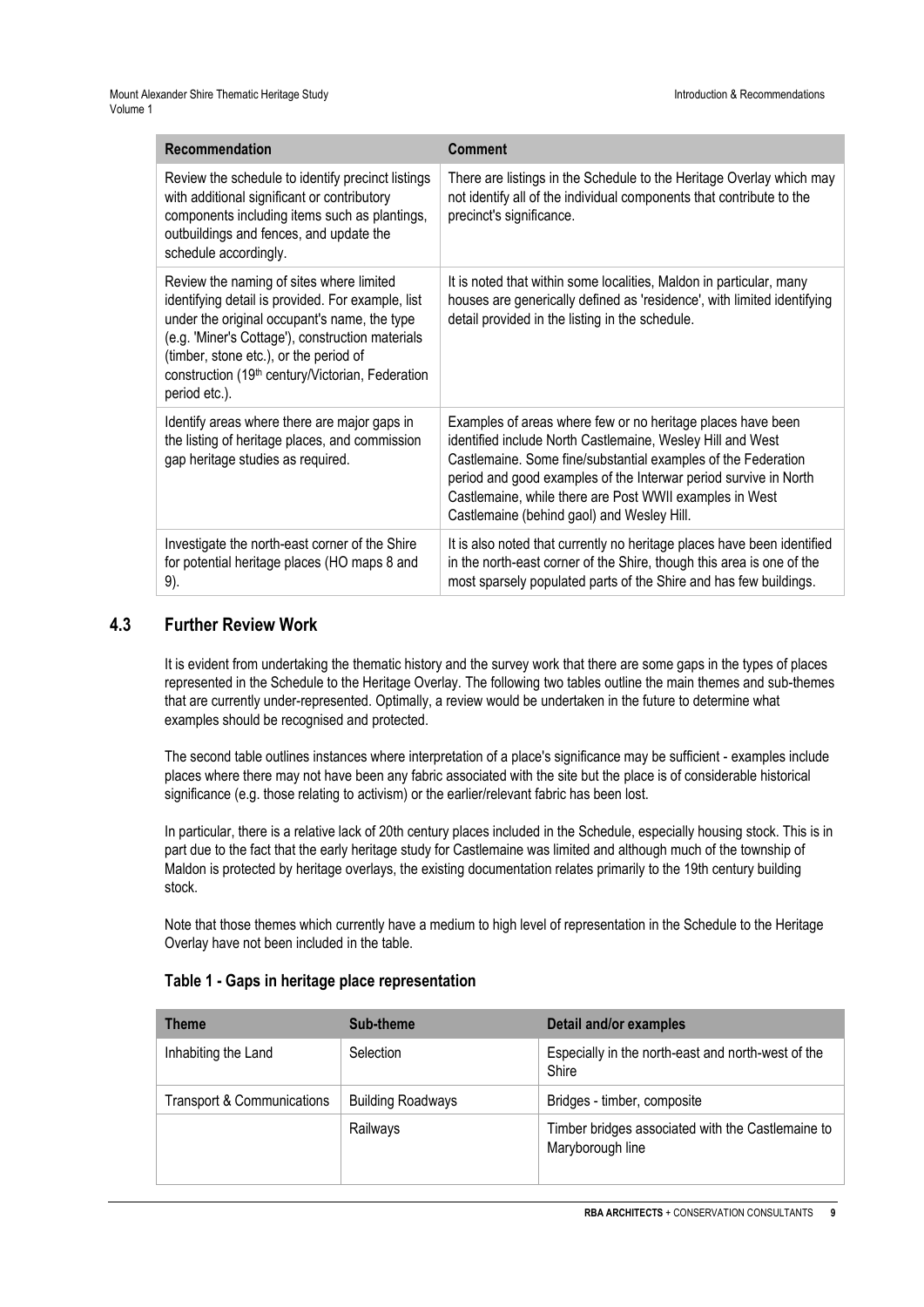#### Mount Alexander Shire Thematic Heritage Study Introduction & Recommendations Volume 1

| <b>Theme</b>                                 | <b>Sub-theme</b>                           | Detail and/or examples                                                                                                                                                                                                                                                                                                                                                        |
|----------------------------------------------|--------------------------------------------|-------------------------------------------------------------------------------------------------------------------------------------------------------------------------------------------------------------------------------------------------------------------------------------------------------------------------------------------------------------------------------|
|                                              | Roadways during the 20th                   | Concrete road bridges                                                                                                                                                                                                                                                                                                                                                         |
|                                              | century                                    | Timber pedestrian bridges                                                                                                                                                                                                                                                                                                                                                     |
|                                              |                                            | Garages                                                                                                                                                                                                                                                                                                                                                                       |
| Agriculture & Utilising Natural<br>Resources | Grazing & Raising Livestock                | Outbuildings, shearing sheds, sheep dips, dairies                                                                                                                                                                                                                                                                                                                             |
| Industry & Business                          | Processing Primary Produce                 | Examples of different operations where extant                                                                                                                                                                                                                                                                                                                                 |
|                                              | Manufacturing                              | Examples of various factories where extant                                                                                                                                                                                                                                                                                                                                    |
| <b>Building Townships</b>                    | Phases of Construction                     | 20th century phases of township development.<br>Housing (and to a lesser extent, commercial<br>buildings) from the Federation, Interwar and Post-<br>WWII periods.                                                                                                                                                                                                            |
|                                              |                                            | Some fine/substantial examples of the Federation<br>period survive, when a relatively limited amount of<br>construction seems to have occurred across the<br>Shire, especially in North Castlemaine. Good<br>examples of the Interwar period can also be found<br>in North Castlemaine, while Post WWII examples<br>are in West Castlemaine (behind gaol) and Wesley<br>Hill. |
|                                              | <b>Supplying Amenities</b>                 | Infrastructure, if extant<br>Early wells                                                                                                                                                                                                                                                                                                                                      |
|                                              | <b>Street Planting</b>                     | Campbells Creek, Castlemaine                                                                                                                                                                                                                                                                                                                                                  |
|                                              | <b>Public Gardens &amp; Parks</b>          | Gates and memorials                                                                                                                                                                                                                                                                                                                                                           |
| <b>Community Life</b>                        | Non-Christian religious<br>practices       | Buildings, if extant                                                                                                                                                                                                                                                                                                                                                          |
|                                              | Educating                                  | 20 <sup>th</sup> century examples                                                                                                                                                                                                                                                                                                                                             |
|                                              | <b>Health &amp; Welfare Services</b>       | (Former) hospitals                                                                                                                                                                                                                                                                                                                                                            |
|                                              |                                            | Benevolent asylum                                                                                                                                                                                                                                                                                                                                                             |
|                                              |                                            | Baby health care centres                                                                                                                                                                                                                                                                                                                                                      |
|                                              | <b>Establishing Public Halls</b>           | 20 <sup>th</sup> century examples                                                                                                                                                                                                                                                                                                                                             |
|                                              | <b>Creating Community</b><br>Organisations | Buildings, if extant                                                                                                                                                                                                                                                                                                                                                          |
| <b>Cultural Life</b>                         | Sport<br>Recreation & Leisure              | Both 19 <sup>th</sup> and early/mid-20 <sup>th</sup> century pavilions (e.g.<br>bowling, croquet), clubrooms etc.                                                                                                                                                                                                                                                             |

## **Table 2 - Themes where interpretation may be sufficient**

| <b>Theme</b>                | Sub-theme                                                     | Detail and/or examples                    |
|-----------------------------|---------------------------------------------------------------|-------------------------------------------|
| Living with the Environment | Appreciating and Protecting the<br><b>Natural Environment</b> | Interpretation of sites may be sufficient |
| Inhabiting the Land         | <b>Exploration &amp; Surveying</b>                            | Interpretation may be sufficient          |
|                             | <b>Gold Related Migration</b>                                 | Interpretation may be sufficient          |
|                             | Later Settlement Schemes                                      | Interpretation may be sufficient          |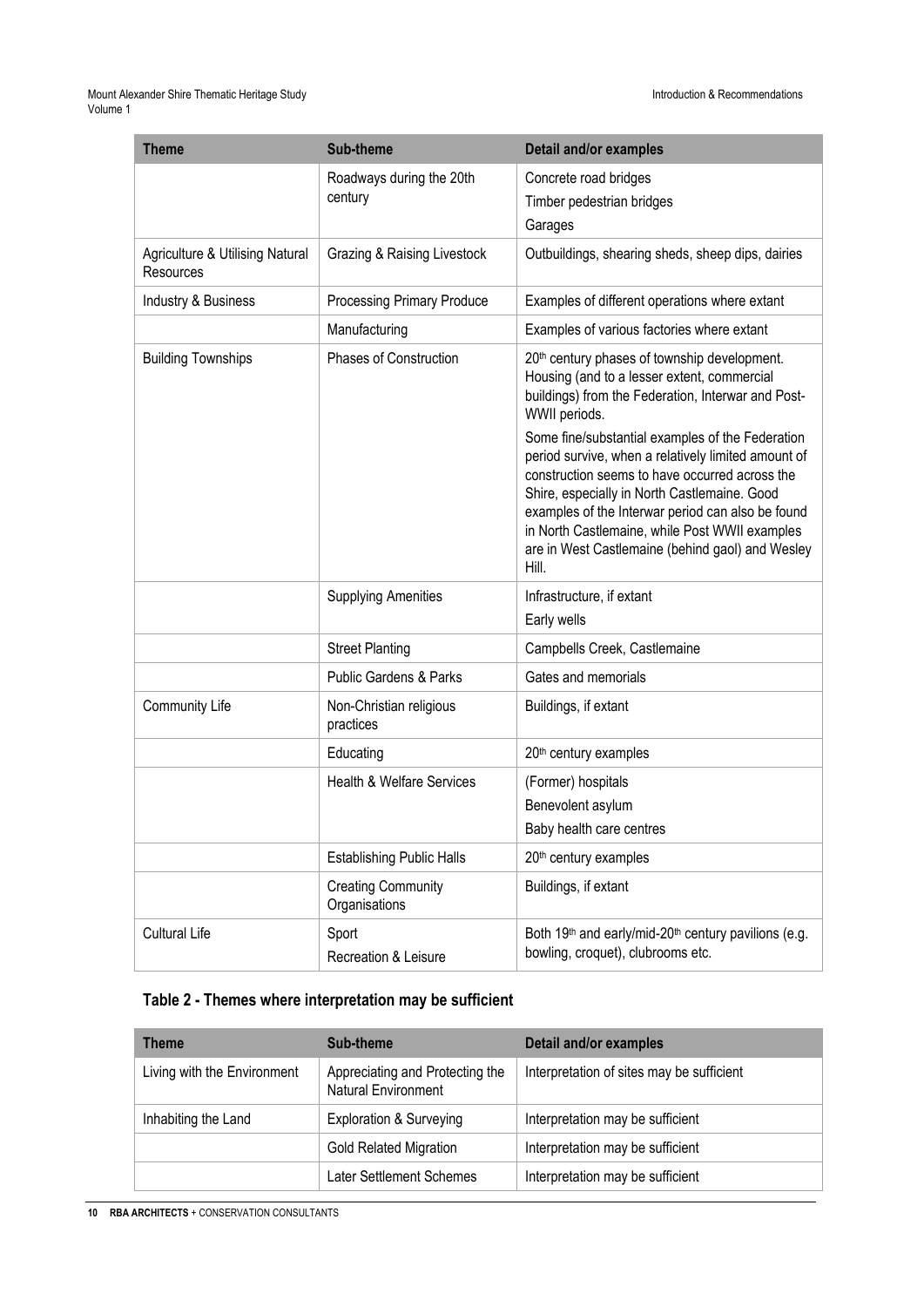| <b>Theme</b>                                 | Sub-theme                                                 | Detail and/or examples                                                      |
|----------------------------------------------|-----------------------------------------------------------|-----------------------------------------------------------------------------|
| <b>Transport &amp; Communications</b>        | <b>Establishing Transport Services</b>                    | Inns & coach services - interpretation may be<br>sufficient                 |
|                                              | New Infrastructure and Services                           | Interpretation may be sufficient                                            |
| Agriculture & Utilising Natural<br>Resources | Grazing & Raising Livestock                               | Some types - cattle/sheep yards, etc. -<br>interpretation may be sufficient |
|                                              | <b>Timber Resources</b>                                   | Interpretation may be sufficient                                            |
|                                              | Cropping & Misc. Farming                                  | Market gardens, etc. - interpretation may be<br>sufficient                  |
| Industry & Business                          | Processing Primary Produce                                | Interpretation where examples do not survive                                |
|                                              | Manufacturing                                             | Interpretation where examples do not survive                                |
| <b>Building Townships</b>                    | <b>Supplying Amenities</b>                                | Interpretation where examples do not survive                                |
| Governing                                    | <b>Struggling for Political Rights</b>                    | Interpretation may be sufficient                                            |
| <b>Community Life</b>                        | Non-Christian religious<br>practices                      | Interpretation where examples do not survive                                |
|                                              | <b>Creating Community</b><br>Organisations                | Interpretation where examples do not survive                                |
| Cultural Life                                | Nurturing a Vibrant Arts and<br><b>Cultural Community</b> | Interpretation may be sufficient                                            |
|                                              | Fairs and shows                                           | Interpretation may be sufficient                                            |